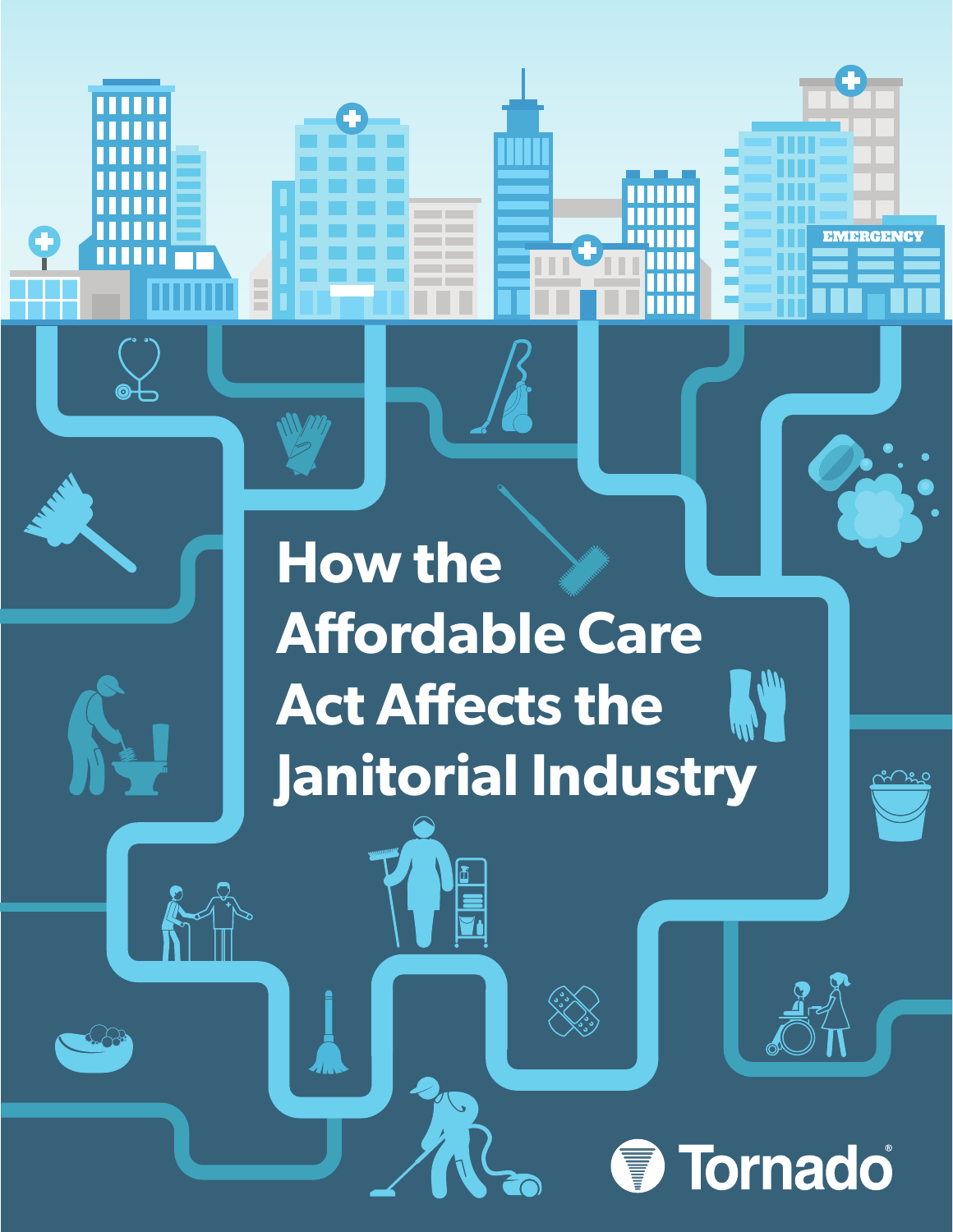### **How the Affordable Care Act Affects the Janitorial Industry**

*On March 23, 2010, President Barack Obama signed into law the Patient Protection and Affordable Care Act (PPACA), commonly called the Affordable Care Act (ACA). This sweeping reform of the U.S. healthcare system not only affects how Americans get and use insurance, it also dramatically changes how hospitals receive funding. By linking outcomes to payments, the ACA shines a spotlight on the janitorial industry and its role in creating healthy environments.*

#### **Money Talks**

In an effort to improve patient care, the ACA rewards hospitals that perform well and penalizes those that don't. How? By changing how the government pays for services provided to patients who use Medicare. The Centers for Medicare & Medicaid Services (CMS), the federal agency that runs Medicare, no longer blindly pays out based on the quantity of services a hospital provides. By next year, up to 6 percent of reimbursements are tied to the quality of care. Four percent may sound trivial, but it equals more than \$10 billion in potential penalties.

#### **Tricky Metrics**

The new formula for Medicare reimbursements is based on findings from three separate programs. Although these funding metrics extend well beyond cleanliness, the janitorial industry certainly plays a key role in several aspects of the reimbursement puzzle.



Here's a brief overview of the three factors CMS considers when dishing out penalties and rewards:

#### **Customer Satisfaction**

The Hospital Value-Based Purchasing Program (VBP) went into effect in October 2012 and affects about 3,500 hospitals. Under VBP, each hospital places a percentage of its base Medicare payments into a pool (the contribution amount slowly increases from 1 percent in 2013 to 2 percent in 2017).

How much of that money a hospital earns back depends on the quality of its services. It's possible to earn back none, some, or all of the money. Additionally, the highest-performing hospitals receive bonuses beyond their initial contribution.

One way CMS determines quality under VBP is the Hospital Consumer Assessment of Healthcare Providers and Systems (HCAHPSs). This standardized survey features 27 questions that ask patients to rate their hospital visit in eight areas:

- 1. Communication with doctors 5. Communication about medicines
- 2. Communication with nurses 6. Discharge information
- 3. Responsiveness of hospital staff 7. Cleanliness of the hospital environment
- 
- -
- 4. Pain management 8. Quietness of the hospital environment
- 

One-eighth of the critically important HCAHPs score centers around how well the housekeeping staff performs (more if you consider both quietness and responsiveness of staff could also tangentially relate to janitorial). Clearly, housekeeping departments—and how patients perceive them—play an important role in helping hospitals meet funding goals.